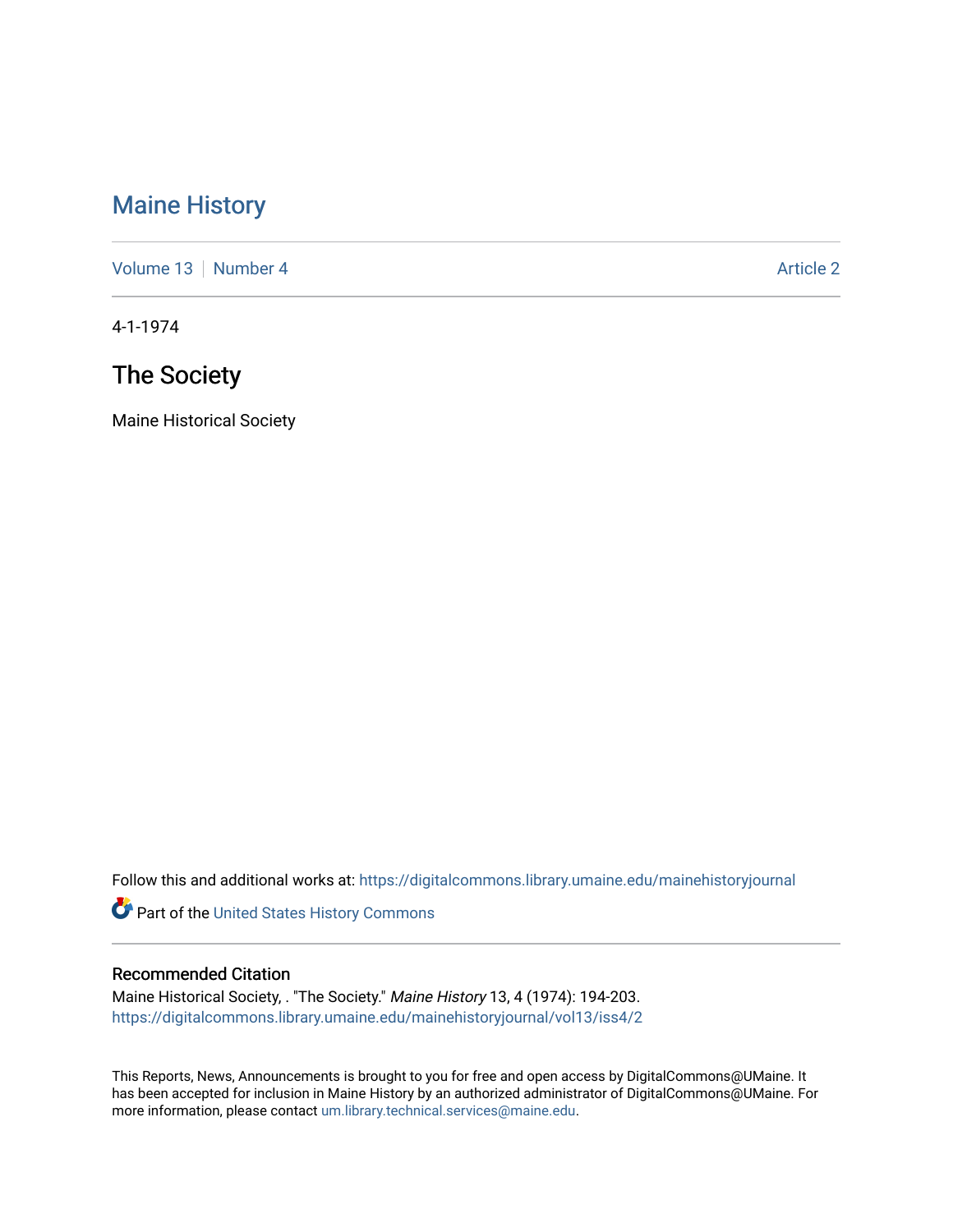# *Maine Historical Society Quarterly*

Volume 13, Number four Spring, 1974

Published quarterly at 485 Congress Street Portland, Maine 04111

### *THE SOCIETY*

On May first the Society closed its doors to the public for three months while work crews prepare the building for an additional level of manuscript stacks, the culmination ofthe Society'<sup>s</sup> *150th Anniversary Building Project.* Presently, both Reading Rooms and the hallways are piled high with cartons of books and manuscripts which were vacated from the construction area. The revised climate control has been installed, and if all other aspects of the project proceed as planned, our hopes for reopening on August first will be a reality.

Owing to the famous fuel shortage last winter, the Library was forced to abandon Saturday afternoon openings. Since the Society is dependent upon its neighbor, the office building next door, for steam, and since none of the offices are occupied on Saturdays, it now appears that we shall have to abandon Saturday openings altogether. We regret this loss when so many of our members, some from out of the Portland area, are unable to use the Library during the five day work week.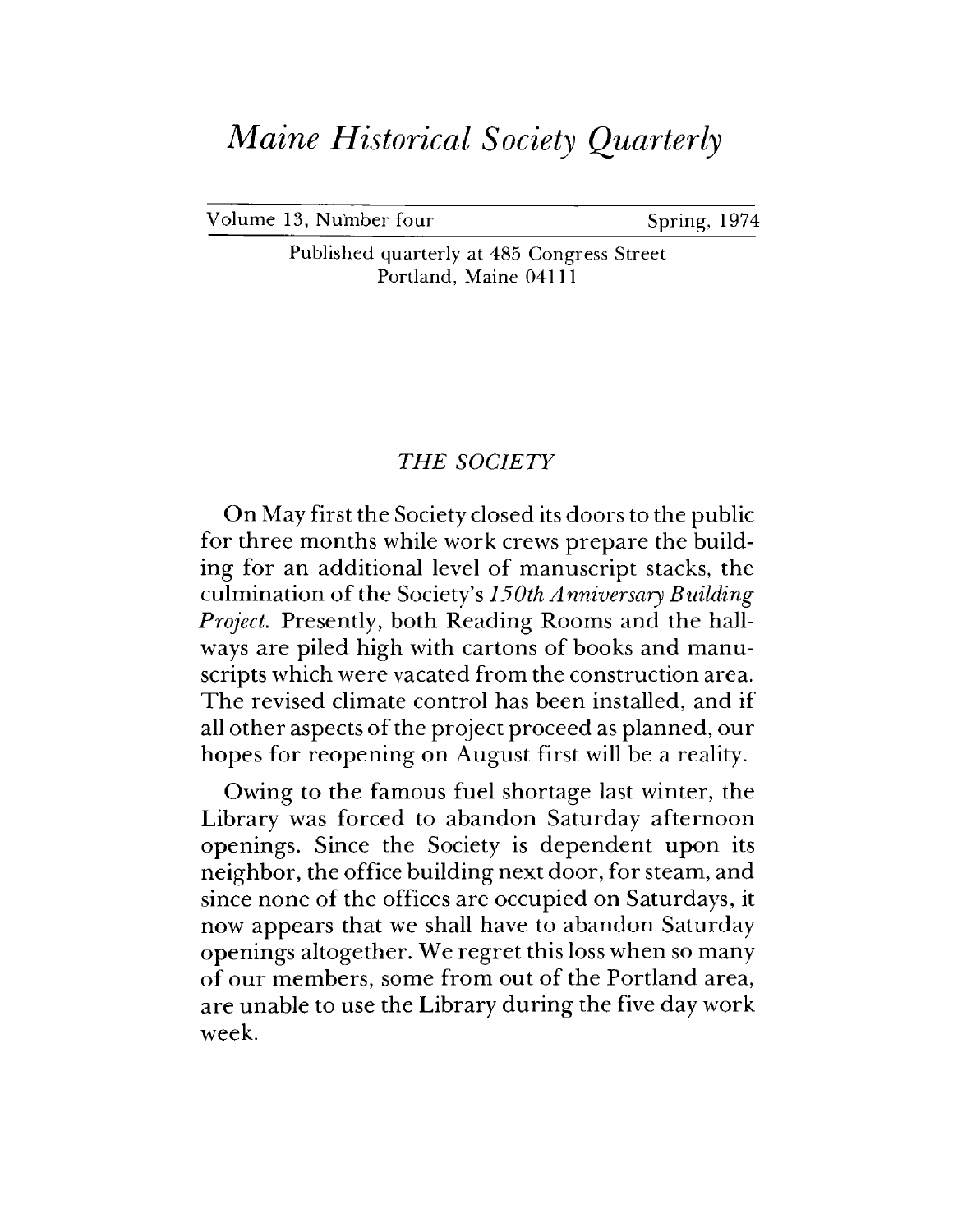During the past five years while we have had Mr. Gaffney as full time curator, progress has advanced in the areas of cataloging, organizing, and preservation more rapidly than in the past fifty years. The volume of cataloging made necessary the addition of a new thirty-drawer card catalog; formal inventories and indices have been prepared for sixty-three collections; and the Society is in a position to report fifty collections to the *National Union Catalog of Manuscript Collections* this year. By now, the great bulk of the manuscript collections (numbering well over a million pieces) has been transferred into new acid-free document cases and folders. Once the collections are arranged in their proper order (there was never room for this) in their new quarters, retrieval should become a pleasure instead of a pain.

Before the confusion of construction began, a highly important preservation project was completed, thanks to a matching grant from the Maine State Commission on the Arts and the Humanities. The John S. H. Fogg Collection of Autograph Letters and Documents, bequeathed to the Society in 1893, and one of the great treasures in the State of Maine, was completely reproduced in xerox form. These copies will now be used for study and further reproduction so that the originals, most of them very rare and fragile, can be spared further handling. The Collection, frequently in demand by scholars and other institutions because of the quality of documents and high percentage of notable authors it contains, is housed in fiftynine documents cases, and consists of 13,075 pages ranging in time from 1492 (autographs of Ferdinand and Isabella) through 1886. Dr. Fogg collected letters of all members of the Continental Congress, Constitu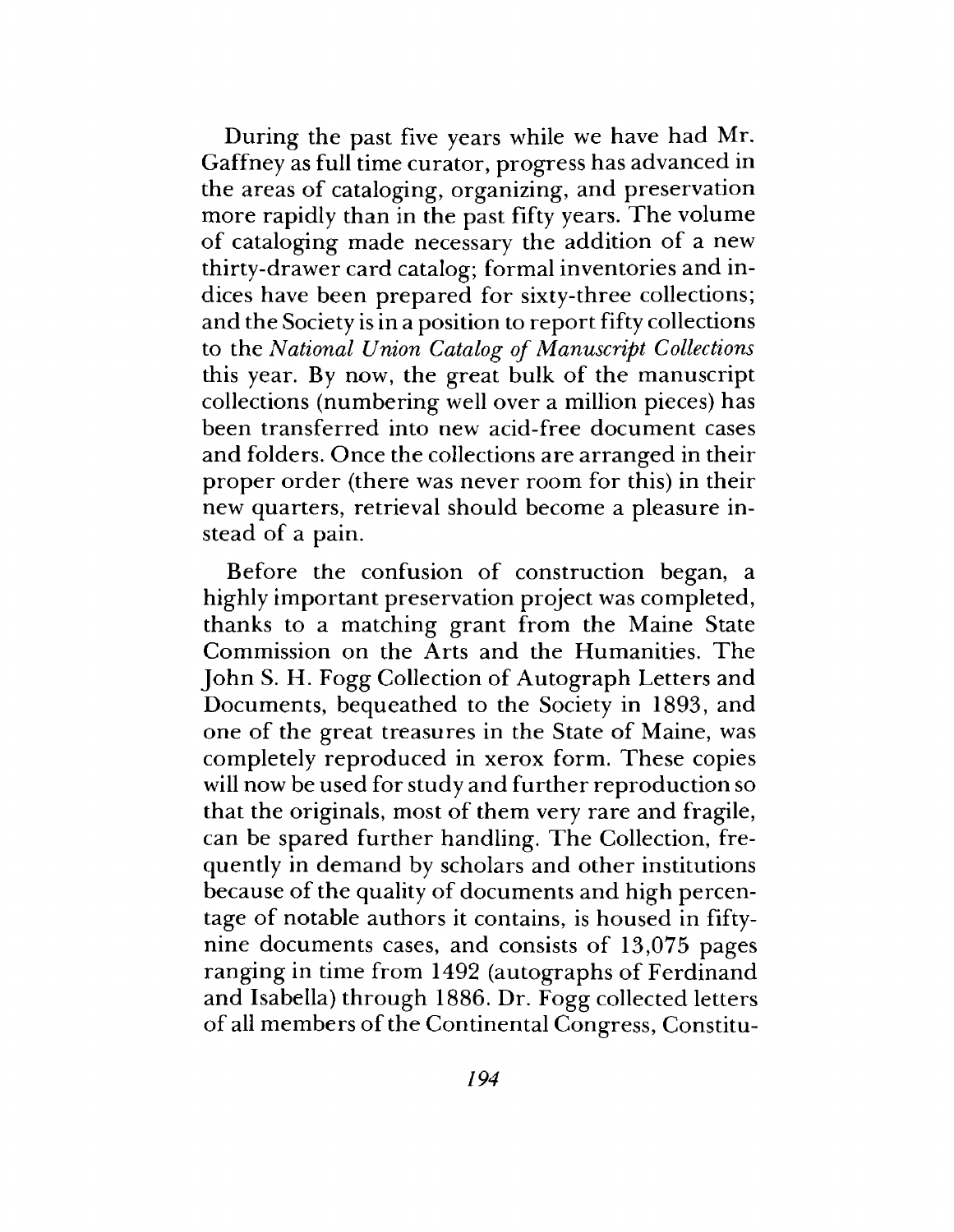tional Convention, the Colonial Governors, the Presidents and their wives, and notable figures of the period in politics, science, and literature. The Collection contains one of the finest complete, authenticated sets of the Signers of the Declaration of Independence known to exist. Preparations are now being made by the Society to build a special case with adequate security features to display the Signers portion of the Collection during the nation's Bicentennial.

The ability of the Maine Historical Society to resume collecting manuscripts with vigor is only weeks away. Judging from some of the unusual manuscript gifts received this spring, the new stacks will be available not a moment too soon.

A gift of twenty Wadsworth-Longfellow family letters was presented early this year by Mr. William C. Pierce of New York City. Twelve letters, covering a two year period, 1812-1814, were written by Stephen Longfellow, Jr. (1776-1849), father of Henry Wadsworth Longfellow, to George Wadsworth, (1788-1816) a brother-in-law. Written during the War of 1812, these letters give an interesting insight into Stephen Longfellow's aversion to the Madison administration and to the war. On March 19, 1813, he wrote: "Every movement of our Government furnishes to my mind strong proof that they have no real desire of peace, or that their imperial Master will not permit them to express it if they have any." In another of August 11, 1814, Longfellow reflects upon the inability of Portland banks to make loans due to the fact that they had "exhausted their vaults by loans to the government to enable them to carry on this disgraceful war."

Also included in Mr. Pierce's gift are seven letters by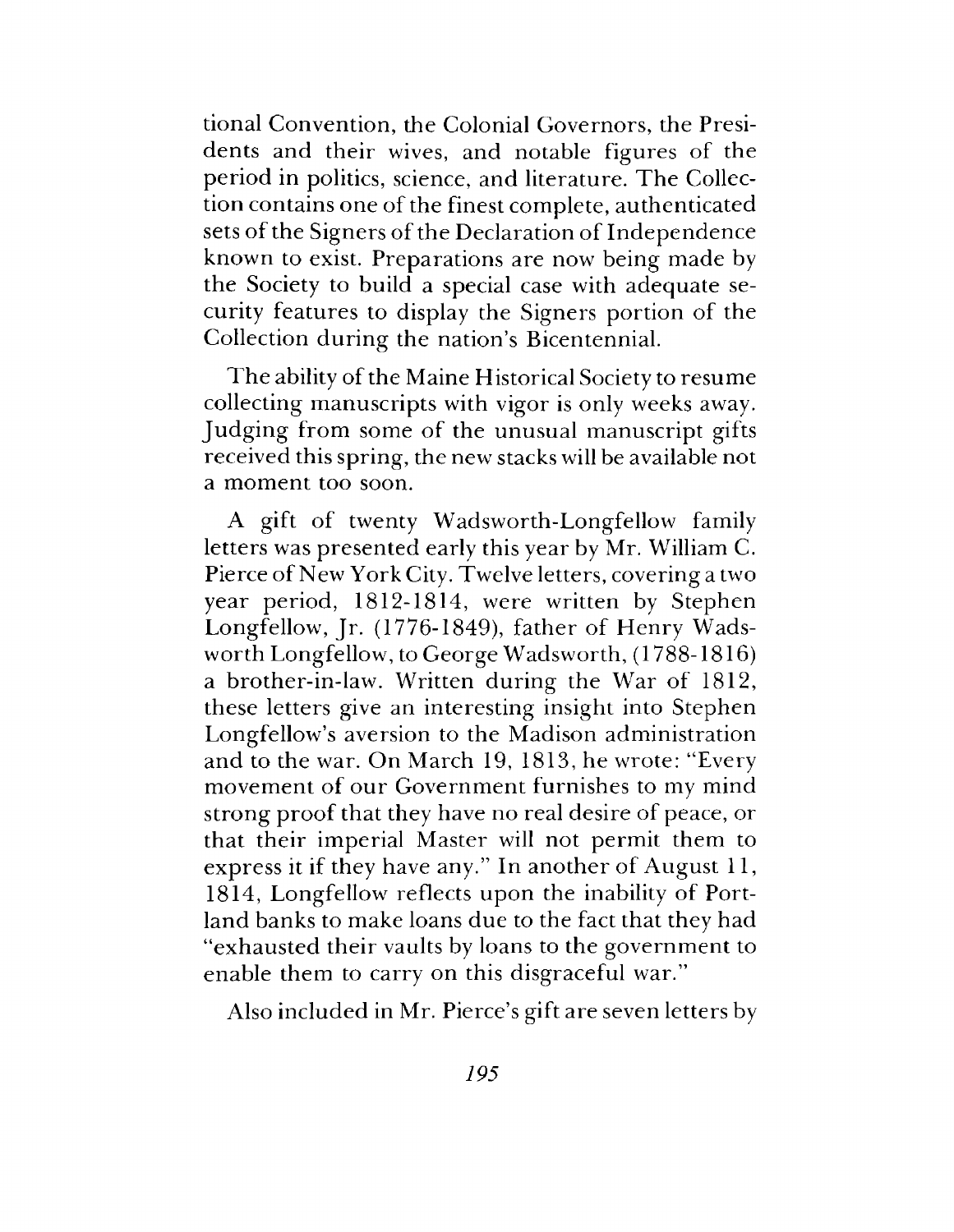John Wadsworth (1781-1860), a son of General Peleg Wadsworth, to Stephen Longfellow. Two of these were written from Boston in 1804 while John was a student at Harvard, and contain references to the duel between Alexander Hamilton and Aaron Burr. Wadsworth disapprovingly wrote on July 17th: "It is an exit disgraceful — it is an exit which people have a right to demand of eminent characters to avoid, & which they need not render necessary & it amounts to conclusive evidence in my mind that Hamilton was conscious he had injured Burr materially & unwarrantably & that he had a right to demand the forfeit of his life. But whose situation is preferable Hamilton'<sup>s</sup> or Burr's?"

Three letters were written in 1805 from Washington, D.C., where John had apparently accompanied his father who was then a member of the House of Representatives. They contain interesting accounts of the controversial impeachment proceedings then in progress against Samuel Chase, Associate Justice of the United States Supreme Court, because of his alleged bias during the trials of John Fries and James T. Callender.

With the renewed interest in Maine's famous Cumberland and Oxford Canal, Maine Historical Society is pleased to note the recent accession of important manuscript documents relating to the canal which once provided a vital economic link between Sebago Lake and Fore River. Through the kindness of Mr. Philip I. Milliken of the Canal National Bank, historians are now able to examine the original records contained in four bound volumes. Covering the period from 1795 to 1881, the records include two minutes books, a journal, and ledger. They constitute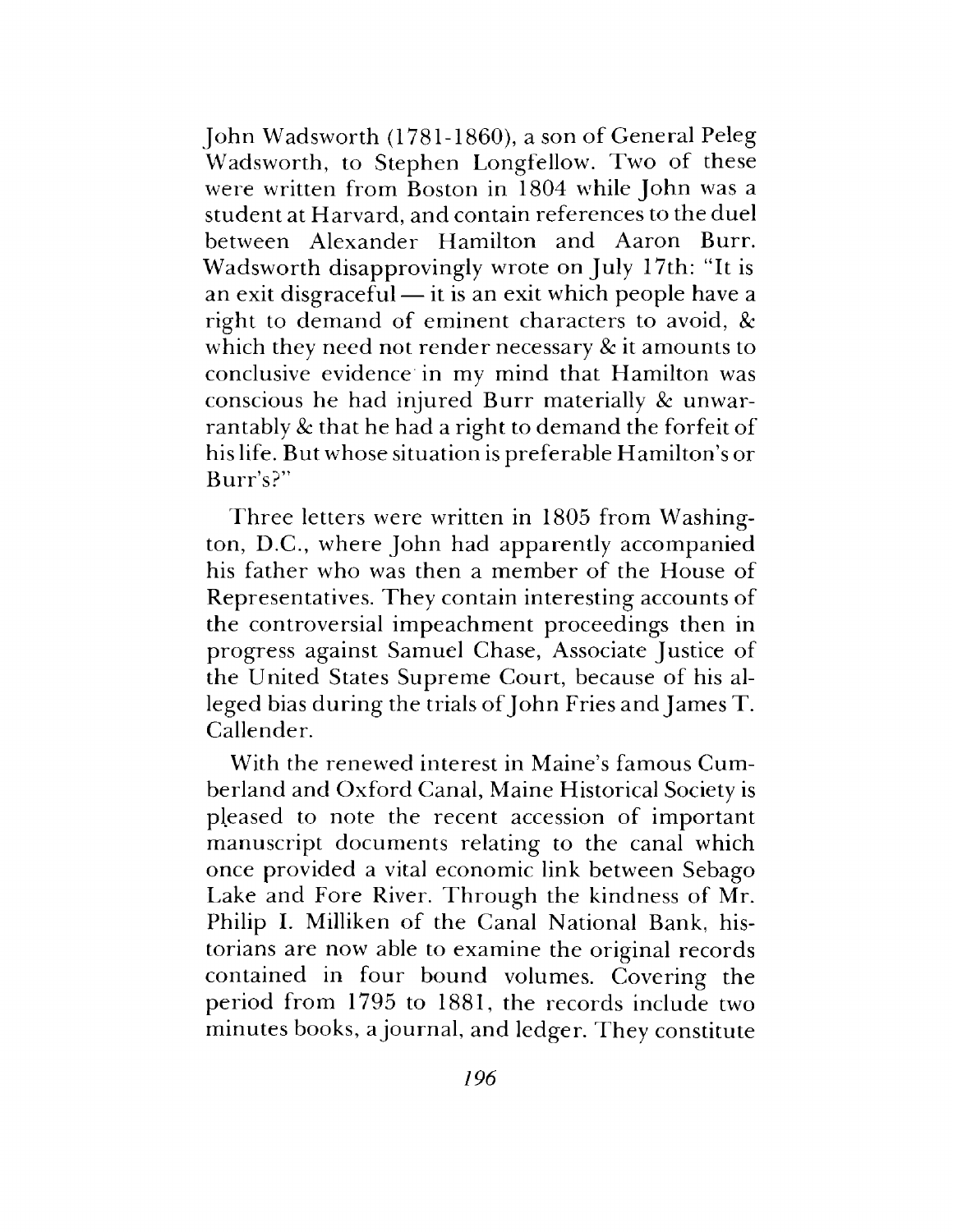the most important single source of information now available on the Canal. They were recently "rediscovered" in the vaults of the Canal National Bank which was engaged in moving into its handsome new quarters on Middle Street.

This documentation on the history of the Canal was further complimented by the recent donation by Miss Josephine Cobb, of Cape Elizabeth, of an original survey oflands along the canal by E. Russell. Done around 1827. the survey has long been in the possession of Miss Cobb and her family. It is of great value in that it indicates owners of land along the Canal'<sup>s</sup> route.

The "rediscovery" of these canal documents raises hopes that much of what was once thought to be irretrievably lost might yet rest secure in Maine attics, barns, and cellars, and that the friends of Maine Historical Society will want to make them available to historians. Caution should be taken before consigning old papers and manuscripts to the dump. Much that might appear trite or commonplace is often of great assistance to the historian exploring Maine'<sup>s</sup> historic and variegated past.

In addition to the gifts already mentioned, the Society has also received a large collection of family and business papers, ca. 1820-1938, of the late Edward Woodman (1855-1939), of Portland, Maine. Given to the Society by Stuart Woodman, Pauline W. Ford, Bertha W. Hendal, and Katherine B. Woodman, heirs of Miss Hannah Woodman, of Portland, the collection should attract the attention of economic historians interested in late nineteenth and early twentieth century business history. Although now in the slow process of being organized, the Woodman papers should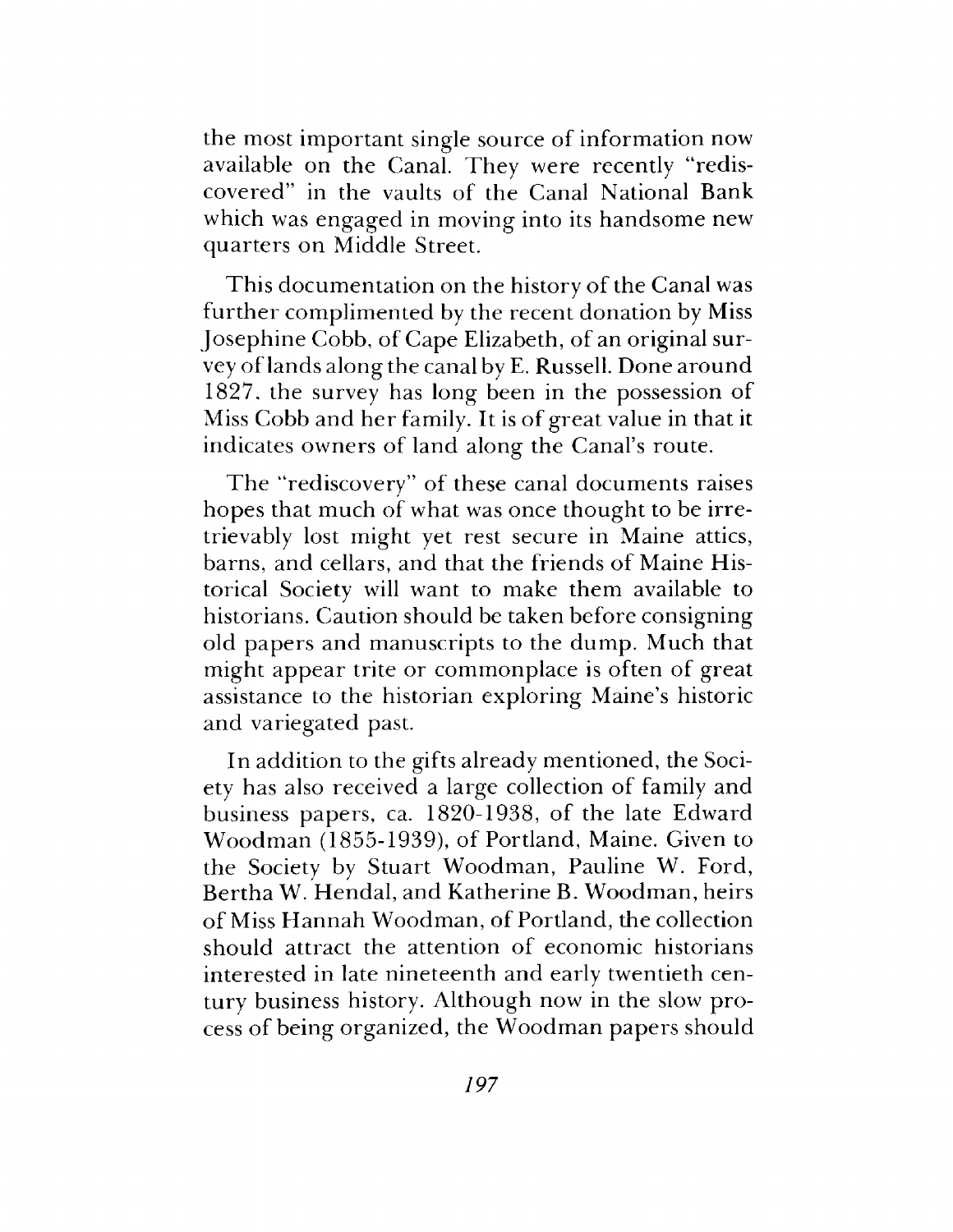prove to be a mine of information on light and power companies, various mining operations, real estate investments, and a host of other activities. Consisting of minutes of stockholders' and directors' meetings, personal and corporate letterbooks and papers, the collection will range in size from 60 to 75 linear feet when organized. The gift is a welcome addition to the collection of Woodman family papers which have long been in the possession of the Society. Although not a "Maine collection" in the strict sense, the papers reveal with unusual clarity the far-ranging scope of Maine entrepreneurial involvement in developing the nation's economy.

The *Wadsworth-Longfellow House* will open to the public on June third this year with new trees and a new brick herringbone sidewalk in front. Rather than risking another disaster with dutch-elm disease, the House Committee elected to replace with white birch. Indigenous to the State certainly, these pleasant trees have two great advantages: they will not obscure the view of the House upon maturity, nor will they result in a serious hazard to pedestrians and traffic when weighted with snow and ice.

The annual selection of hostesses proved difficult this year owing to the large number of highly qualified candidates. However, the House Committee finally decided upon five presented by Miss Hannah Adams, Chatelaine at the House. Those chosen were: Miss Margaret A. Bean of Gorham, Mrs. Rachel D. Dutch of West Bath, Miss Deborah A. Lawler of Portland, Miss Patricia E. Maher of Bangor, and Miss Helen Mahood of Watching, New Jersey.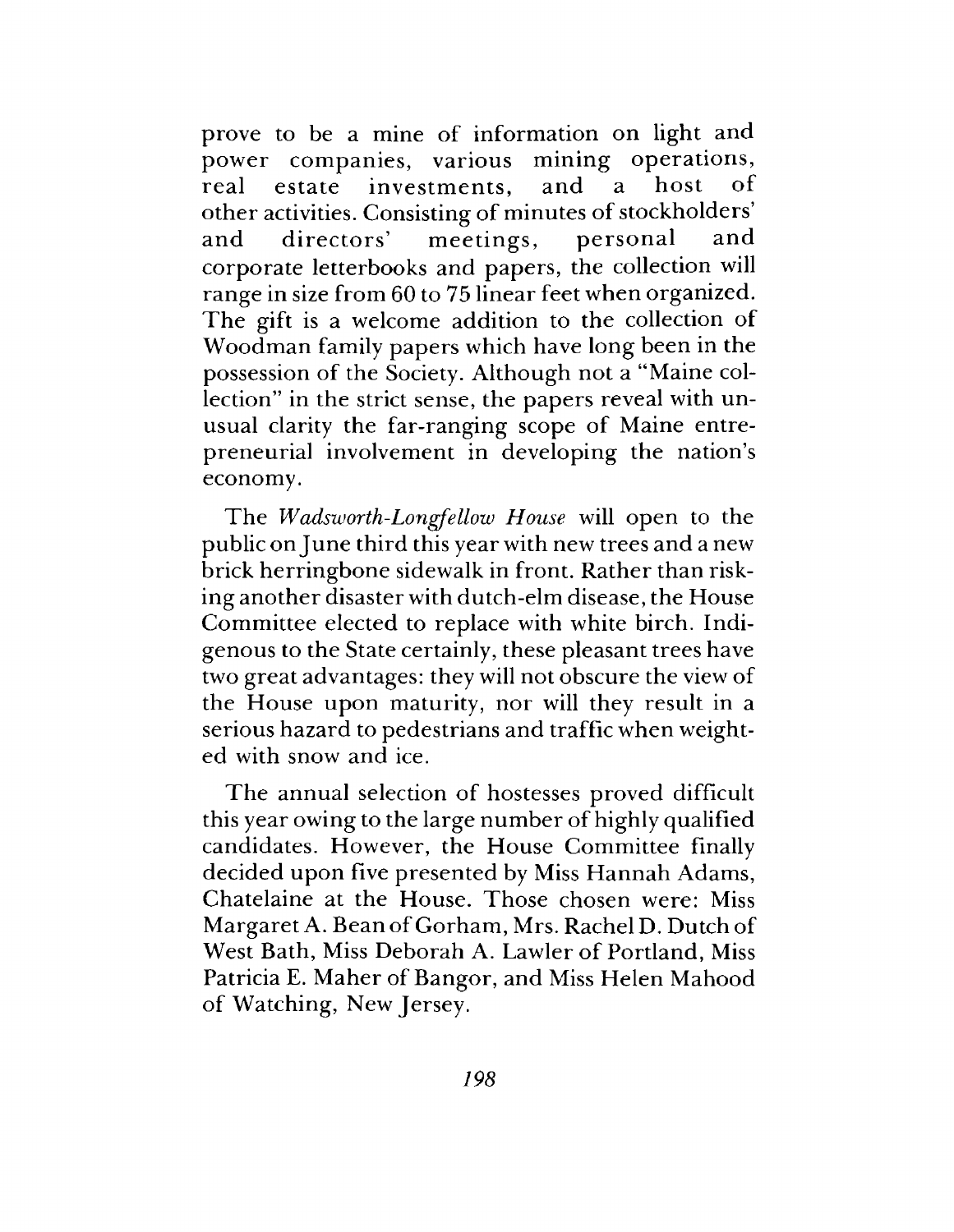In light of the current fuel shortage many institutions have cut their summer time staffs by as much as thirty-percent in anticipation of a dreary tourist season. The House Committee chose to adopt a more positive attitude, and if the number of visitors fall woefully behind other years, the staff will be cut accordingly. We would like to urge members of the Society, particularly those who live in Maine, to visit historic houses and museums in their own State, including of course, the *Wadsworth-Longfellow House!* The special listing in this issue of the *Quarterly* will suggest a number of places you may not have visited in years.

The third annual meeting of the *Maine Academic Historians* will be held at Augusta on Saturday, October 5, 1974. William B. Jordan, Jr. will be the featured speaker on the subject of William Willis, noted Portland historian. Dr. Edward O. Schriver will be responsible for the commentary on Professor Jordan's paper. There will be a registration fee of\$3.00 this year, \$1.00 for students. The Proceedings for 1973 will be available at the meeting along with new listings for *Research in Progress in Maine History* and *Maine History Courses.* The Proceedings, featuring Dr. Allan R. Whitmore'<sup>s</sup> paper on *William Chaney* will be mailed to the membership of Maine Historical Society shortly thereafter. Further information and listings for inclusion in *Research in Progress* should be sent either to Gerald E. Morris at the Maine Historical Society or to Dr. Joel W. Eastman, University of Maine at Portland-Gorham.

The*Northeast Folklore Society* and the *Maine Historical Society* are pleased to announce a jointly sponsored Workshop on Oral History: *Oral History and the*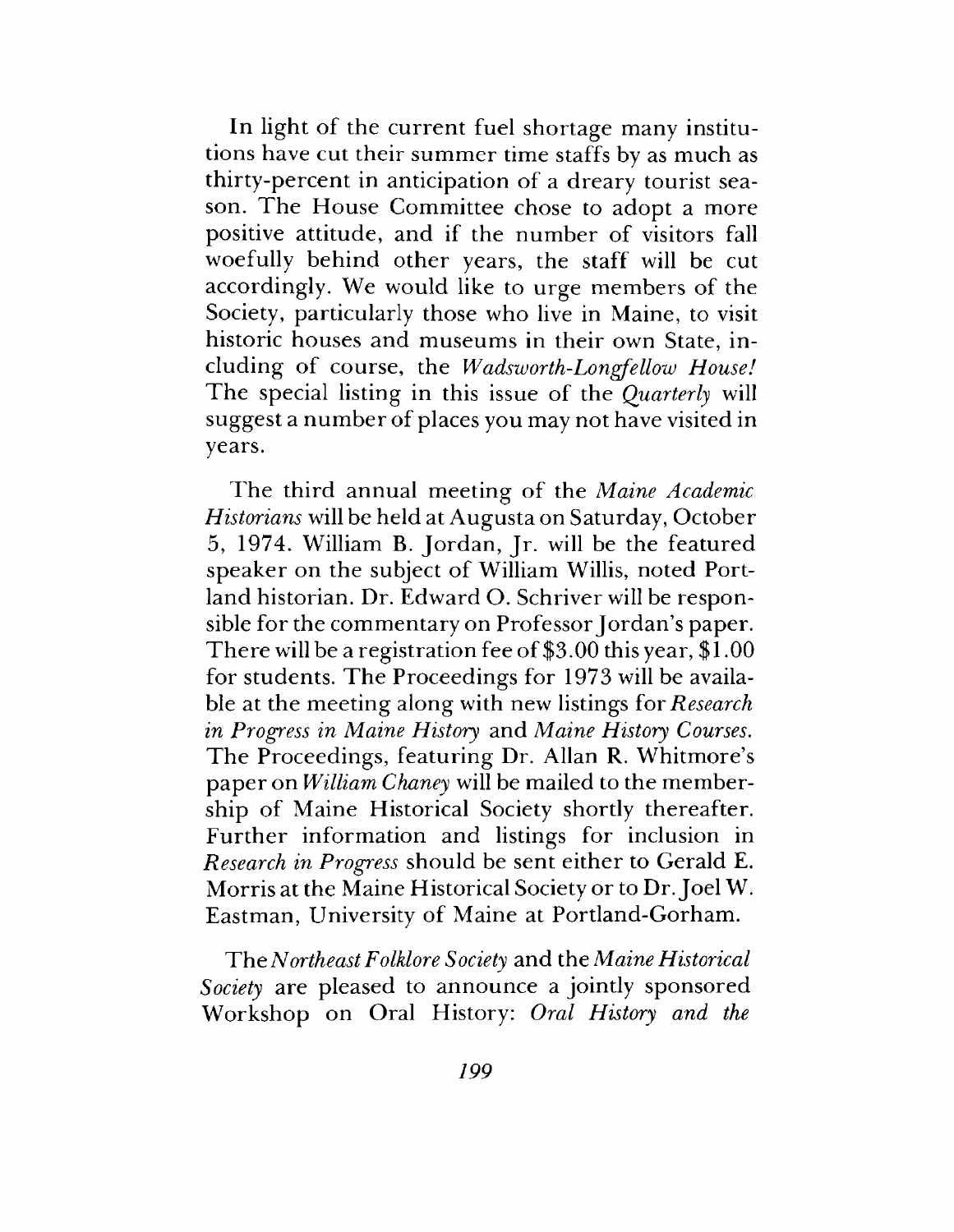*Bicentennial* to be held at Camden, Maine on Saturday, October 12, 1974. It will be an all-day session and registration will be limited to fifty in order to realize a true "work" session. The workshop will be conducted by Dr. Edward O. Ives principally, and is intended for people in local historical societies and libraries contemplating oral history programs for the Bicentennial. A modest registration fee will be required to cover cost of luncheon. Brochures will be available in late August from either the Maine Historical Society or the Northeast Folklore Society, South Stevens Hall, University of Maine, Orono, Maine 04473.

A dinner was held at Blaine House on May 16th by the Governor and Mrs. Kenneth M. Curtis on the occasion of the publication of *The Blaine House: Home ofMaine's Governors* at which Dr. H. Draper Hunt, the author, was honored. This marked the official publication date of the book. The Society'<sup>s</sup> author'<sup>s</sup> reception will take place at the Wadsworth-Longfellow House on the first Sunday in October. Further announcement will follow in the next *Quarterly*. A review of the book is included in this issue in the Book Review section. The Society wishes to express its thanks to the Governor'<sup>s</sup> Office, Mrs. Curtis and the Blaine House staff, and to the New Hampshire Publishing Company for their impressive cooperation in making thisjoint publishing venture a pleasure and a success.

Since members of the Society received their copy of Charles E. Clark's *Maine during the Colonial Period,* two more bibliographical guides have been commissioned for the series. Dr. Alice R. Stewart, Professor of History at the University of Maine, Orono is preparing a guide on the subject*Maine andHer Canadian Neighbors.* Dr. Richard S. Sprague, Professor of English, also on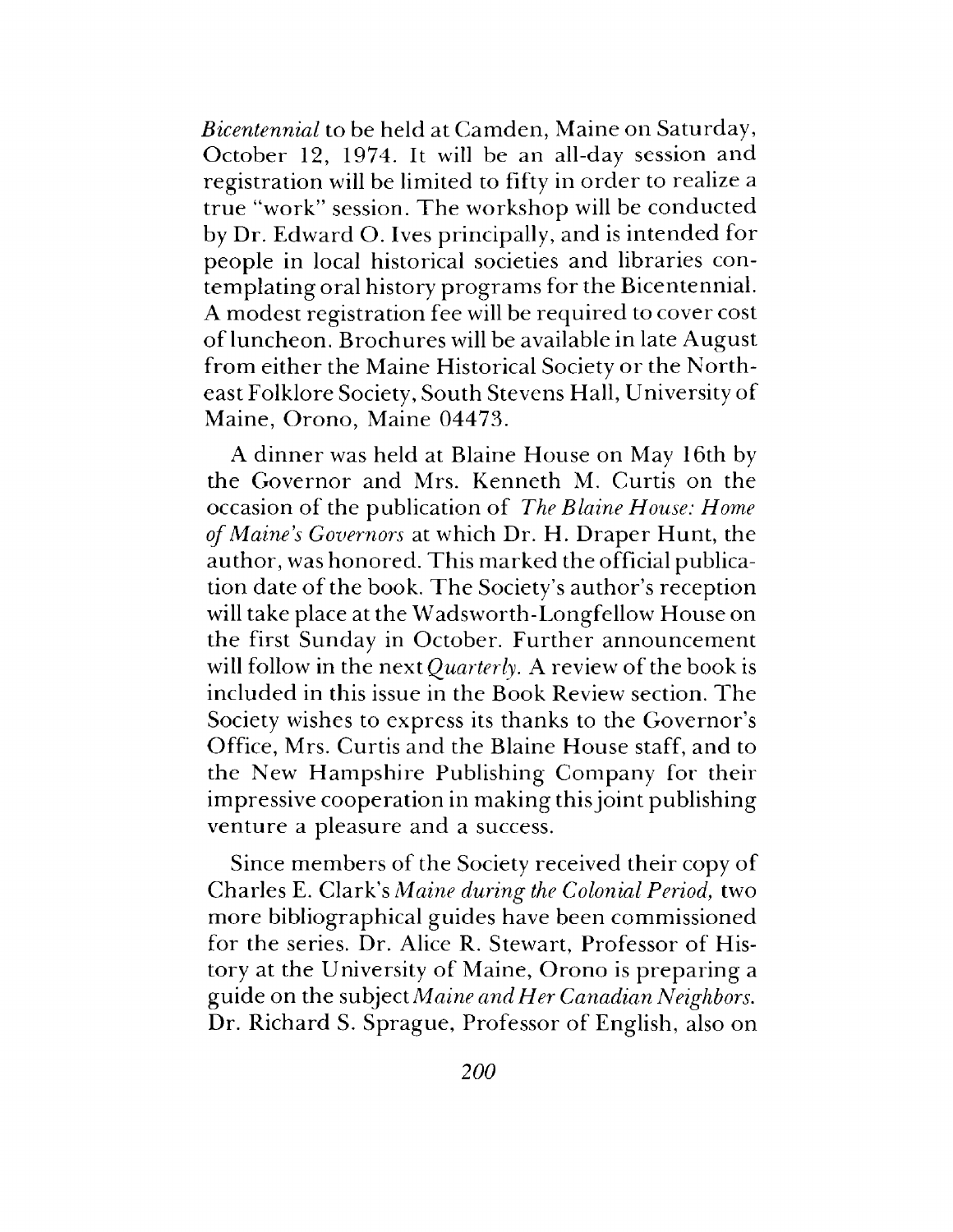the Orono campus has agreed to compile a bibliographical guide on *Maine Literature.*

#### *CORRESPONDENCE*

To: The editor, *MHS Quarterly*

Greatly enjoyed Professor David C. Smith'<sup>s</sup> analysis of the shipping information in the *Christian Intelligencer* in Volume 13, number 3 of the *Quarterly.* Some of the shipbuilding data presented however, is at variance with the Custom House records to be found in the recently published *Maritime History ofBath,* by William A. Baker, some of the vessels which the *Intelligencer* attributes to Gardiner builders being listed as built at Hallowell, etc. Not of great moment, but worth keeping in mind for further checking should anything more be done with the data.

Although it is much later than the period covered by Professor Smith'<sup>s</sup> article, John Leavitt'<sup>s</sup> *Wake of the Coasters* treats the subject of life aboard the coasters which was probably not too much different seven or eight decades later, and thus deserves mention in any bibliography on the subject.

Professor Smith'<sup>s</sup> discussion of the schooner rig (page 156) is at variance with my understanding of the subject —although I am not a professional historian or infallable. For example, most schooners "today" are two mast vessels with only one three-master, the *Victory Chimes* around these waters. A sail set on the upper foremast created a topsail schooner (some early schooners doubtlessly had square sails on both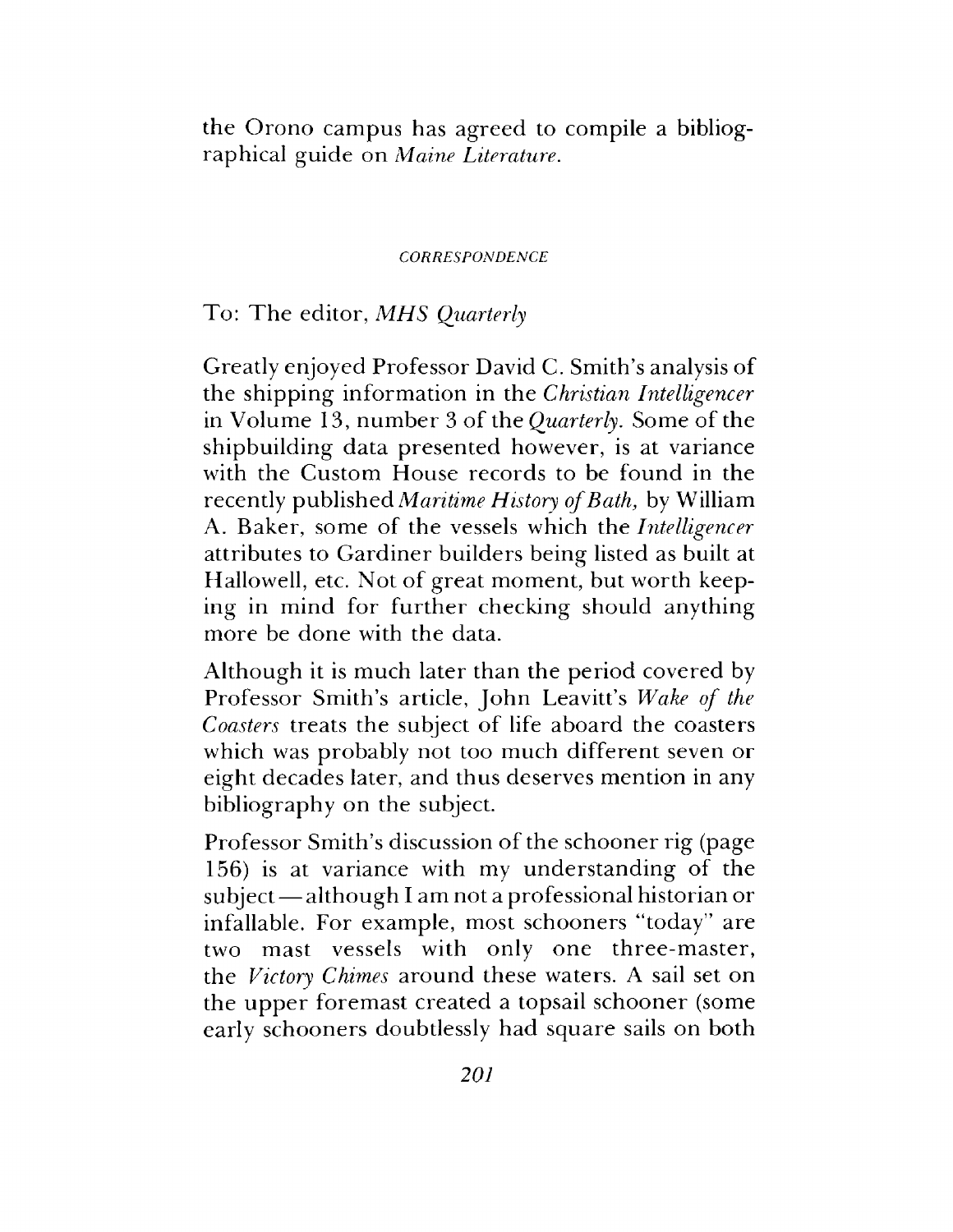topmasts). When you put square sails on both the upper and lower masts, the masts are contructed differently as well, that is, conversion of a schooner to a brig or brigantine or hermaphrodite brig is not so simple as he suggests.

Other than this little bit of nit-picking, I found Professor Smith'<sup>s</sup> article most informative. The concept of Gardiner as a major source of supplies for whalers out of Massachusetts and southward is a new and very interesting one to me. I look forward to his examining similar interesting material in the future.

> Charles E. Burden, M.D. *The Marine Research Society ofBath*

#### *NEW MEMBERS*

*EROM MAINE Augusta:* Mr. John K. Butts, Dr.John H. Marvin*Bangor:* Mr. Ralph *LcrweBelfast:* Mrs. Helen W. Junkins *Brunswick:* Mrs. Carmel Davenport *Cape Elizabeth:* Miss Susan Brown, Mrs. Margaret Y. Hodgkins, Mr. Roger W. Hodgkins, Mr. James R. Palmquist *Chebeague Island:* Miss Carol J. Todd *Dryden;* Mrs. Owen P. Stinson, Sr. *Falmouth:* Mr. & Mrs. Daniel P. Johnson *Farmingdale:* Miss L. Evelin Grover *Freeport:* Mr. Earlington P. Chaney *Gardiner:* Mrs. Madeline E. MacDonald *Hallowell:* Miss Betty M. Berdan *Kennebunkport:* Mr. Robert S. Mandeville *Kittery:* Mrs. Roger L. Emery, Jr. *Mexico:* Dr. J. Edward Martin *Monroe:* Mr. Harold E. Barr Mi. *Vernon:* Miss Susan M. Stevens *Norridgewock:* Mr. Stephen Knight *Oakland:*